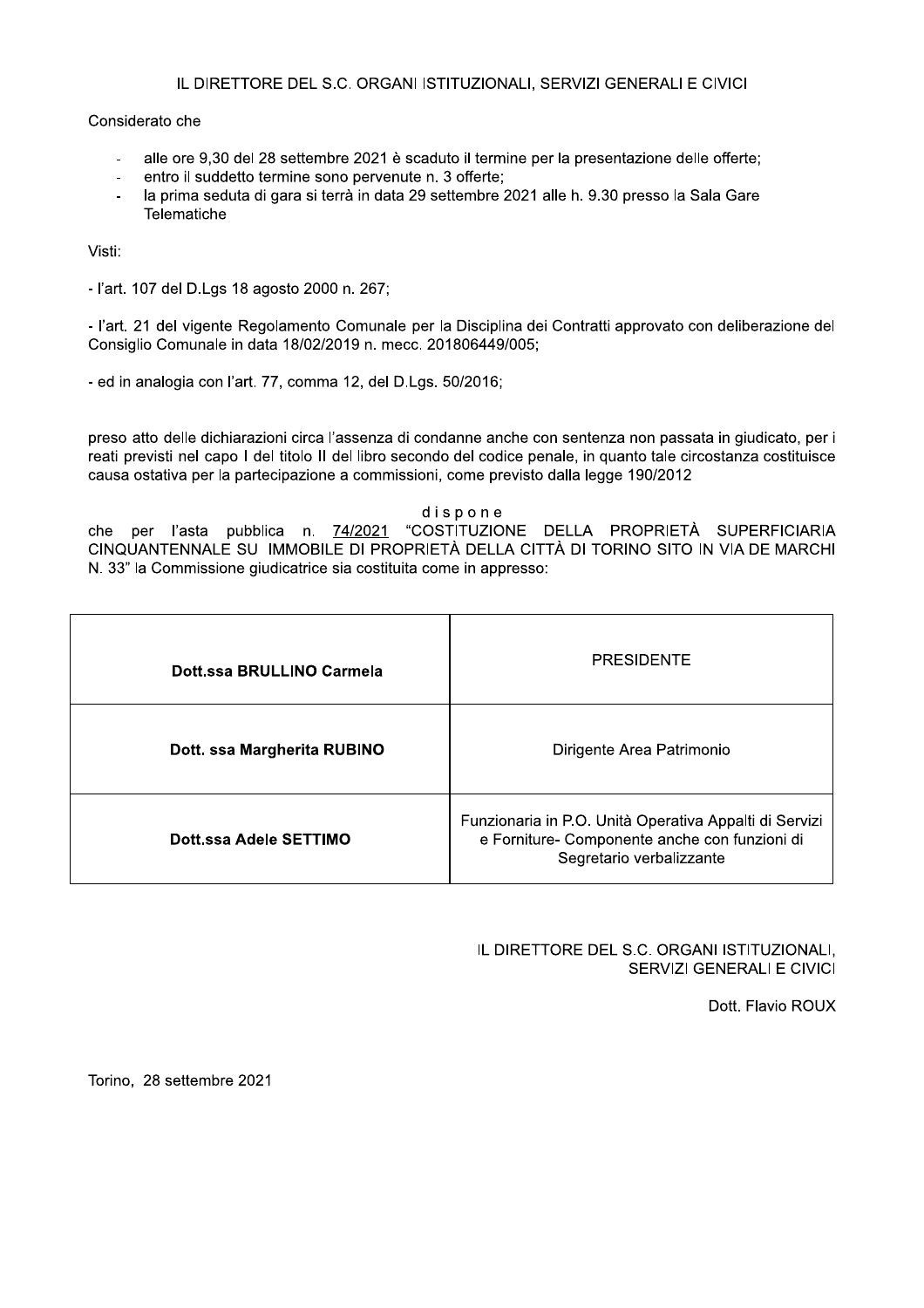### CURRICULUM VITAE COMMISSIONE DI GARA

#### Dott.ssa Carmela Brullino

http://www.comune.torino.it/amministrazionetrasparente/bm~doc/dirigenti/curricula/brullinocarmela.pdf

Dott.ssa Adele Settimo

http://www.comune.torino.it/amministrazionetrasparente/personale/po/curricula/settimoadele.pdf

Dott.ssa Margherita Rubino

http://www.comune.torino.it/amministrazionetrasparente/bm~doc/dirigenti/curricula/rubinomargherita.pdf